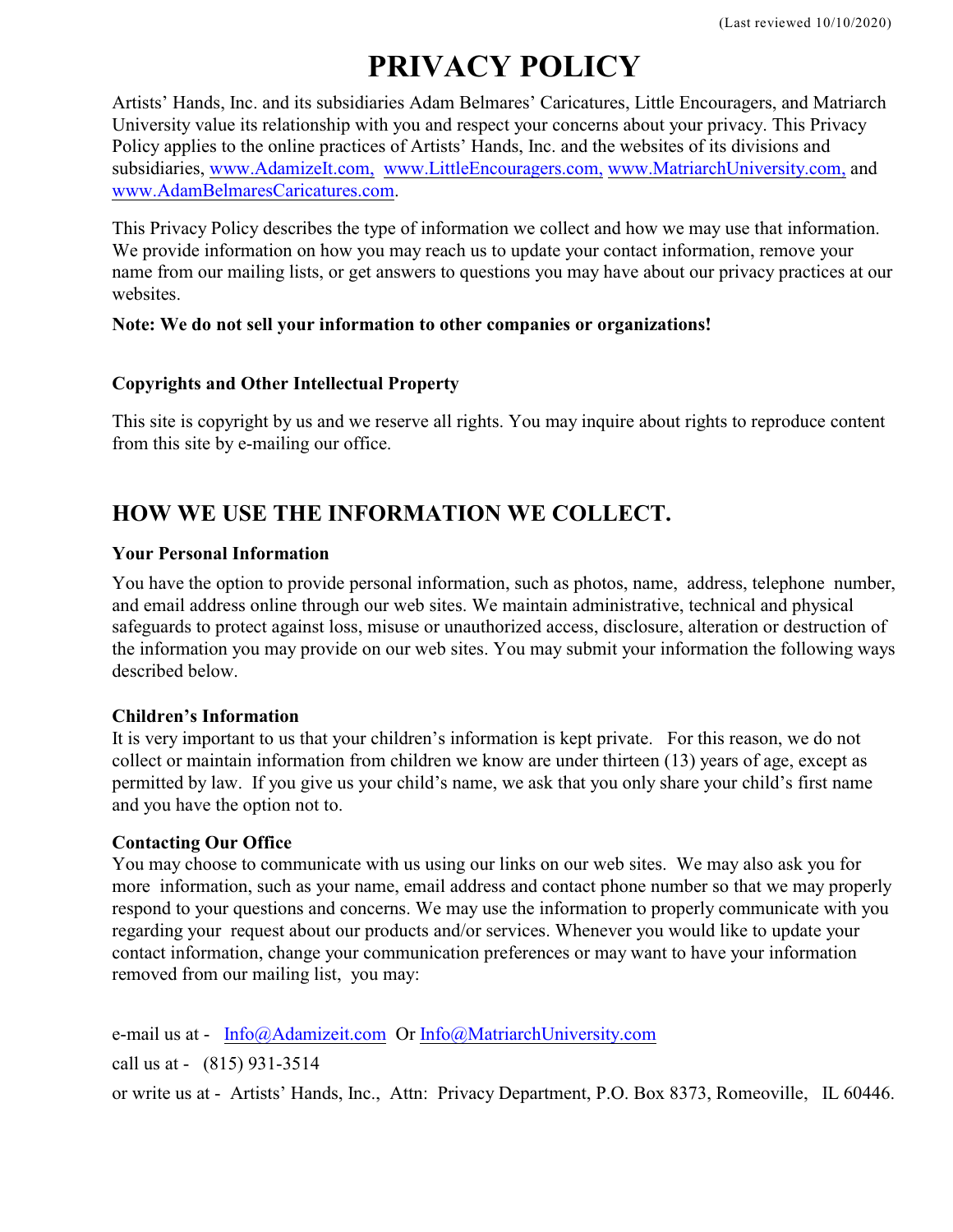#### **Emailing Information**

If you choose to communicate with us via email, we may retain the content of your email messages together with your email address and our responses for as long as our offices see fit. If you wish to unsubscribe from any email contact, just click the link "unsubscribe" that is usually found at the bottom of our marketing emails. An alternative option you have is to use the contact information at the end of this privacy policy to have your name removed from our listing.

#### **Coupon Club, Testimonials, Reviews, Subscriptions, Birthday Club, and/or Raffles**

We may ask you to participate in our online testimonial page, solicitations, subscriptions, or raffles. We may ask you to include other contact information, such as an email address, the number of family members and/or birth months of family members. Participation in a Coupon Club, Laugh-A-Lot, Save-A-Lot Club, Testimonials, and Raffles are completely voluntary. Therefore, you have a choice whether to disclose any information that you feel most comfortable. We may use the information you provide to us for the purpose of notifying raffle winners and award prizes as presented, to improve the use of one or more of our web sites in marketing and advertising, and to provide information needed for marketing analysis. We will use this information to analyze your present and future needs related to our products and/or services so that we may be able to perform better services and/or products as they come about. We may send you further notices, via e-mail regarding promotions, solicitations, special sales or brochures, and possibly other marketing materials, such as U.S. mailings regarding our web sites, products and/or services, unless you specifically contact us and request that we remove you from any or all of our marketing lists.

#### **Information That You May Request**

If you request information about our products, such as ordering a brochure, we may ask you to provide details such as your name, email address, telephone number, all for the intended use of the relevant product, regarding the specific interests, etc. You may also choose to provide additional comments and requests. We may use your personal information to respond to your request and to communicate with you in the future about our products and/or services.

#### **Newsletters and Other Types of Communications**

From time to time, our sites may offer online or offline newsletters, blogs, and/or other communications about our products, services and special promotions. To sign up, we will ask you for information such as your name, postal U.S. mailing address and/or email address. We may use the information to send you the communications you request and to properly communicate with you about our products and/or services.

#### **Online Sales**

Our branded merchandise and/or gift cards may be offered for sale by an authorized merchandise partner through a website they own and control, which is linked to one of our web sites. Your purchase will be conducted on our authorized merchandise partner's web site and you should, therefore, review the privacy policy and terms of use that apply to that third party's web site.

#### \*Credit Financing Site \*

In some instances, we may make available through our sites, an indivisible linked site of a third party vendor for credit refinancing for some of our products. Your information goes directly to the third party vendor and is not received by our companies. You should review the privacy policy and terms of use that apply to the third party vendor's web site.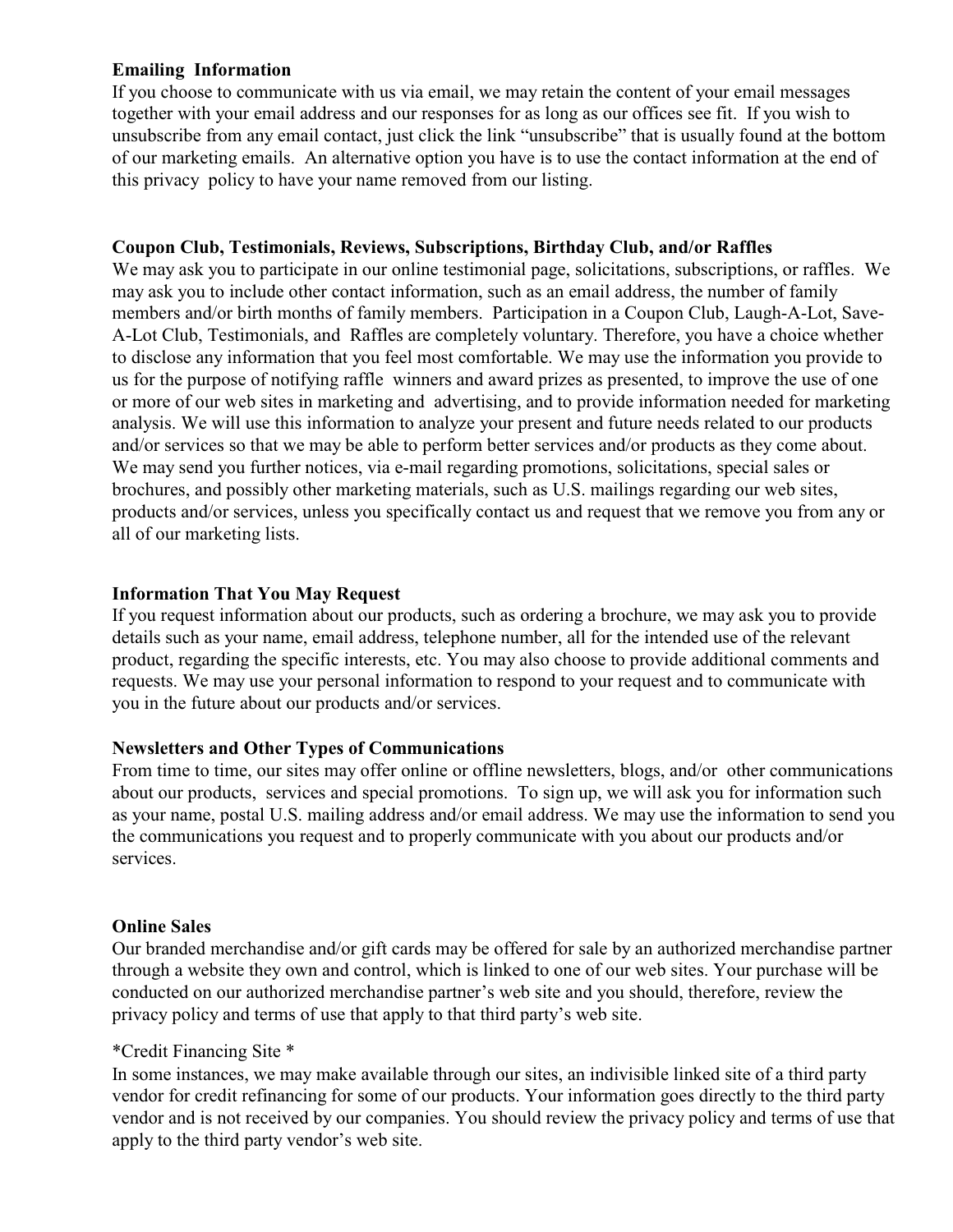#### **Other Web Site Features**

We offer our past, present and potential future customers various features on our web sites for their information and entertainment, which we may change from time to time without required notice to the public and/or viewer of our web sites.

#### **Other Uses of Information**

We may use personal information that you provide for internal office use and for the purpose/s that may be included in our administration, data analysis, policies and procedures.

#### **Price Quotes on Our Products and/or Services**

We provide substantially reasonable prices on our products and service packages, which are typically found on our web sites, which are available to the public. You may enter the request for further quotes, that may not be presented in our web sites, for a custom order product, which may be presented to administration for further analysis.

#### **Referral Service**

We may offer a referral service that allows you to inform your friends, family and other acquaintances about our products and/or services through Artists' Hands, Inc. web sites and its affiliate, Adam Belmares' Caricatures and Matriarch University. If you choose to use our referral service, the following information may be requested: email address(es), phone numbers and/or a mailing address.

#### **Reminders and/or Registration for Events**

Through our web sites, we may offer reminders of future events or we may request registration forms to be filled out for those particular events, and we may collect your contact information for the purpose of filling in your request for those events.

# **INFORMATION WE COLLECT BY AUTOMATED MEANS**

We collect certain information by automated means when you visit our web sites, such as how many users visited our web sites and the pages that were accessed. By collecting this information, we learn how to best tailor our web sites to our visitors. We may collect this information through various means such as "cookies" and "web beacons." In addition, we may collect IP addresses, as explained below.

#### **Cookies**

Like many companies, we may use "cookies" on our web sites. Cookies are bits of text that are placed on your computer's hard drive when you visit certain web sites. We use cookies to tell us, for example, whether you have visited us before or if you are a new visitor and to help us identify site features in which you may have the greatest interest. Cookies may enhance your online experience by saving your preferences while you are visiting a particular site. Most browsers will tell you how to stop accepting new cookies, how to be notified when you receive a new cookie, and how to disable existing cookies. Please note, however, that without cookies you may not be able to take full advantage of all our website features.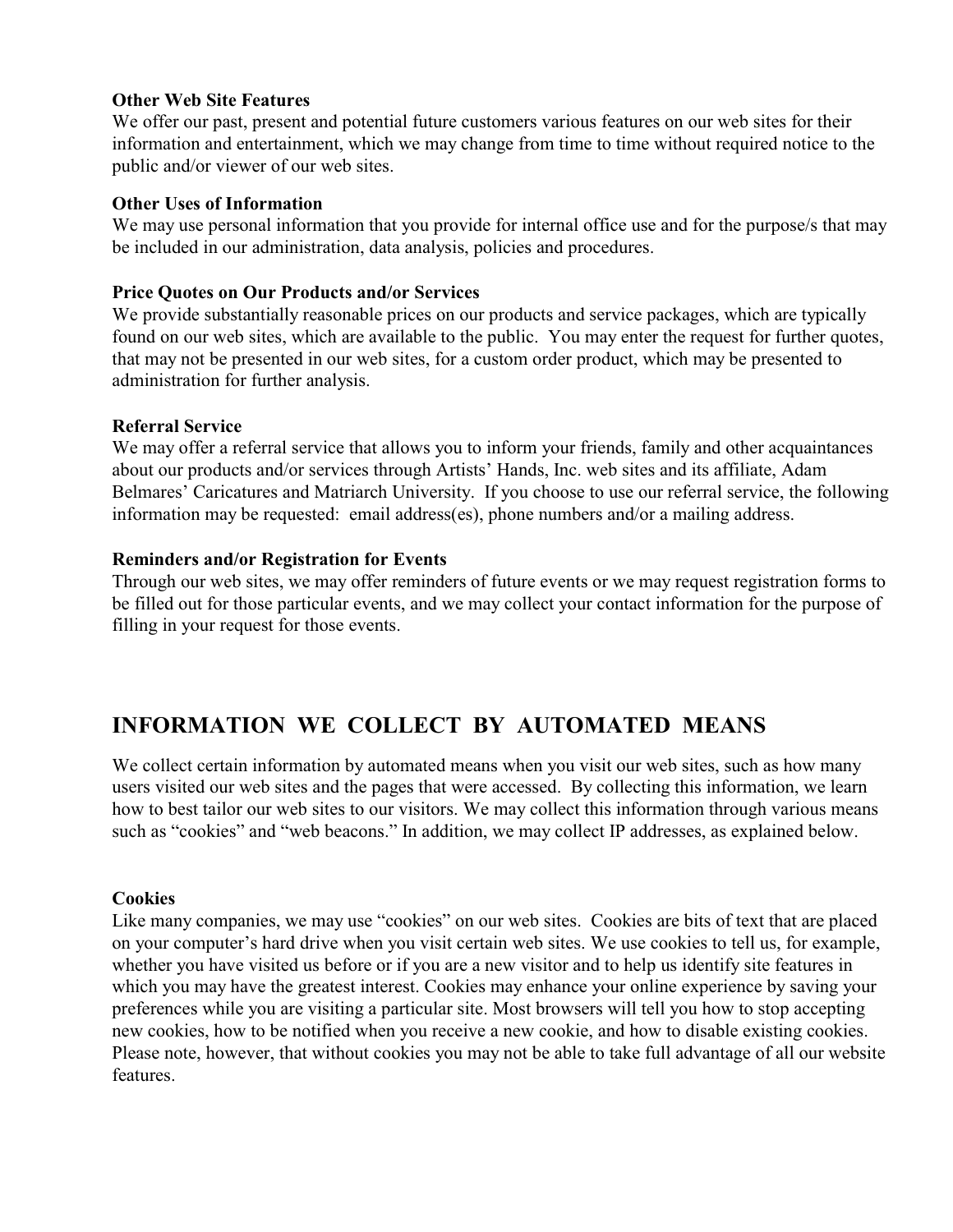#### **Web Beacons**

Certain pages on our web sites may contain "web beacons" (also know as Internet tags, pixel tags and clear GIFs). These web beacons allow third parties to obtain information, such as the IP address of the computer that downloaded the page on which the web beacon appears, the URL of the page on which the web beacon appears, the time the page containing the web beacon was viewed, the type of browser used to view the page, and the information in cookies set by the third party.

#### **IP Addresses**

An IP address is a unique identifier that certain electronic devices use to identify and communicate with each other on the Internet. When you visit our web sites, we may view the IP address of the device you use to connect to the Internet. We use this information to determine the general physical location of the device and understand from what regions of the world our web site visitors come. We may also use this information to enhance our web sites.

### **OTHER POSSIBLE WAYS WE MAY SHARE YOUR INFORMATION**

We respect your privacy and do not sell nor disclose information about our web site visitors, except as described here in this privacy policy. We may share the information you provide among our subsidiaries and affiliates, for our products and/or services, which are solely authorized to perform services on our behalf or comply with appropriate legal requirements. We may disclose information about you in specific legal situations if: (a) we are required to do so by law or legal process, (b) we are required to present to law enforcement authorities or other government officials, (c) and when we believe disclosure is necessary and/or appropriate for the purpose of avoiding mental or physical harm or financial loss to any being in connection related with any investigation of a suspected or actual illegal activity or (d) it is necessary to protect the crucial interests of an individual.

We reserve the right to transfer any and all information we may have about you in the event we sell or transfer a portion or all of the business or related assets. Should there be such a sale or transfer that occurs, we will use reasonable efforts to direct the transferee to use information you have provided through our web sites in a manner that is consistent with this Privacy Policy.

### **LINKS TO OTHER WEB SITES**

Our web sites may provide links to other web sites for your related convenience. These web sites may operate independently from this site. Linked sites may have their own privacy policy. It is strongly suggested that you review any of their privacy policies. We are not responsible for any unaware intentions that other linked web sites may follow.

### **PROTECTING YOUR PERSONAL INFORMATION**

We maintain office administrative and physical safeguards to protect against any loss, abuse or unauthorized disclosure, alteration or abuse of the information you provide on our web sites.